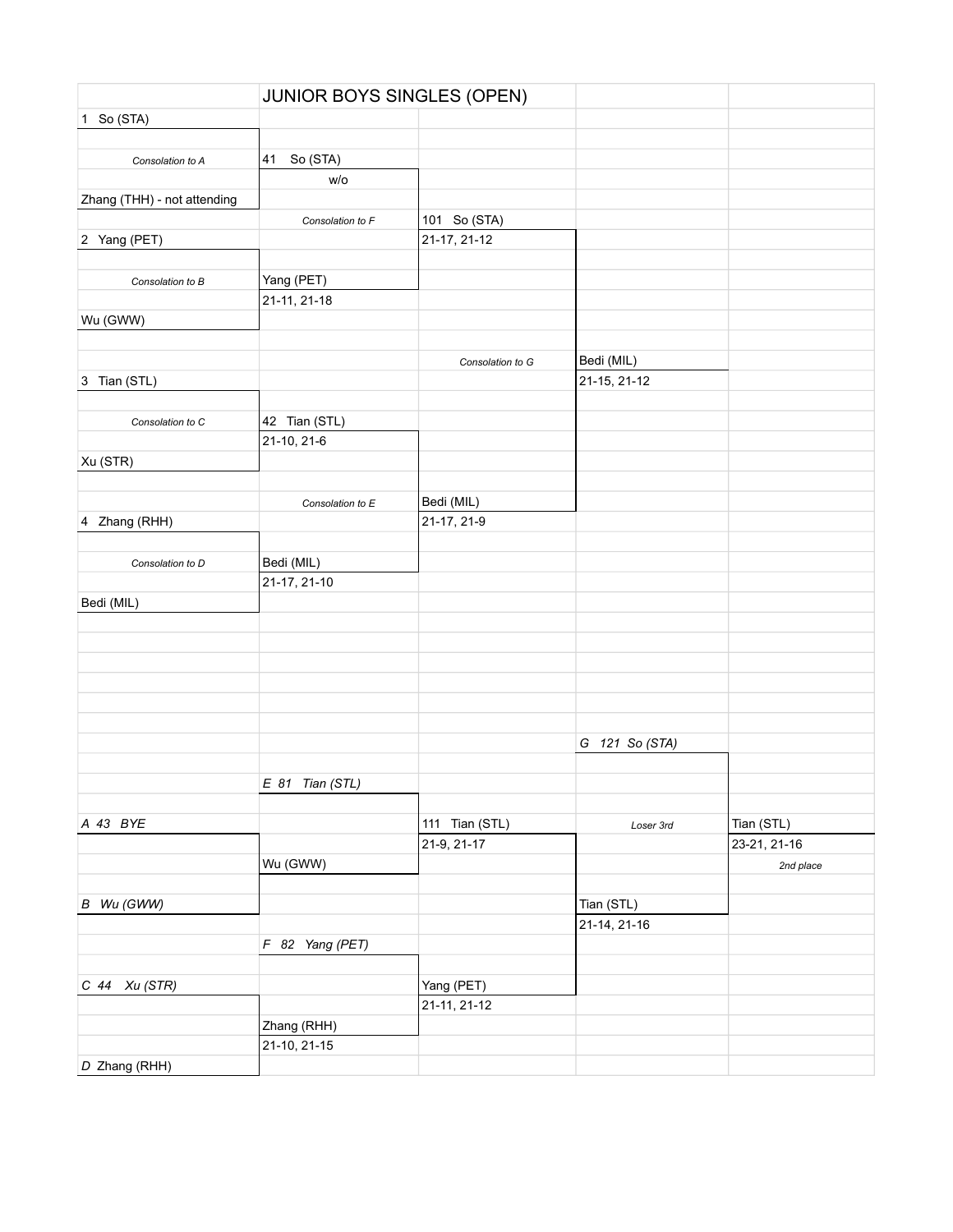|                     |                     | JUNIOR BOYS SINGLES (HIGH SCHOOL) |                 |                    |
|---------------------|---------------------|-----------------------------------|-----------------|--------------------|
| 5 Ann (RHH)         |                     |                                   |                 |                    |
|                     |                     |                                   |                 |                    |
| Consolation to A    | 45 Fang (MID)       |                                   |                 |                    |
|                     | 21-18, 20-22, 21-18 |                                   |                 |                    |
| Fang (MID)          |                     |                                   |                 |                    |
|                     | Consolation to F    | 102 Lee (STA)                     |                 |                    |
| 6 Lee (STA)         |                     | 21-13, 21-8                       |                 |                    |
|                     |                     |                                   |                 |                    |
| Consolation to B    | Lee (STA)           |                                   |                 |                    |
|                     | 21-4, 21-15         |                                   |                 |                    |
| Chan (NEW)          |                     |                                   |                 |                    |
|                     |                     |                                   |                 |                    |
|                     |                     | Consolation to G                  | Katz (HNS)      |                    |
| 7 Li (RHH)          |                     |                                   | 21-12, 21-14    |                    |
|                     |                     |                                   |                 |                    |
|                     | 46 Li (RHH)         |                                   |                 |                    |
| Consolation to C    | w/o                 |                                   |                 |                    |
|                     |                     |                                   |                 |                    |
| Chen (THH)          |                     |                                   |                 |                    |
|                     |                     |                                   |                 |                    |
|                     | Consolation to E    | Katz (HNS)                        |                 |                    |
| 8 Ma (BUR)          |                     | 22-20, 22-20                      |                 |                    |
|                     |                     |                                   |                 |                    |
| Consolation to D    | Katz (HNS)          |                                   |                 |                    |
|                     | 21-4, 24-22         |                                   |                 |                    |
| Katz (HNS)          |                     |                                   |                 |                    |
|                     |                     |                                   |                 |                    |
|                     |                     |                                   |                 |                    |
|                     |                     |                                   |                 |                    |
|                     |                     |                                   |                 |                    |
|                     |                     |                                   |                 |                    |
|                     |                     |                                   |                 |                    |
|                     |                     |                                   | G 122 Lee (STA) |                    |
|                     |                     |                                   |                 |                    |
|                     | $E$ 83 Li (RHH)     |                                   |                 |                    |
|                     |                     |                                   |                 |                    |
| A 47 Ann (RHH)      |                     | 112 Li (RHH)                      | Loser 3rd       | Li (RHH)           |
|                     |                     | 21-9, 21-13                       |                 | 21-8, 16-21, 21-17 |
|                     | Ann (RHH)           |                                   |                 | 2nd place          |
|                     | 24-22, 21-19        |                                   |                 |                    |
| <b>B</b> Chan (NEW) |                     |                                   | Li (RHH)        |                    |
|                     |                     |                                   | 21-18, 21-9     |                    |
|                     | F 84 Feng (MID)     |                                   |                 |                    |
|                     |                     |                                   |                 |                    |
| C 48 BYE            |                     | Ma (BUR)                          |                 |                    |
|                     |                     | 21-15, 21-18                      |                 |                    |
|                     | Ma (BUR)            |                                   |                 |                    |
|                     |                     |                                   |                 |                    |
|                     |                     |                                   |                 |                    |
| D Ma (BUR)          |                     |                                   |                 |                    |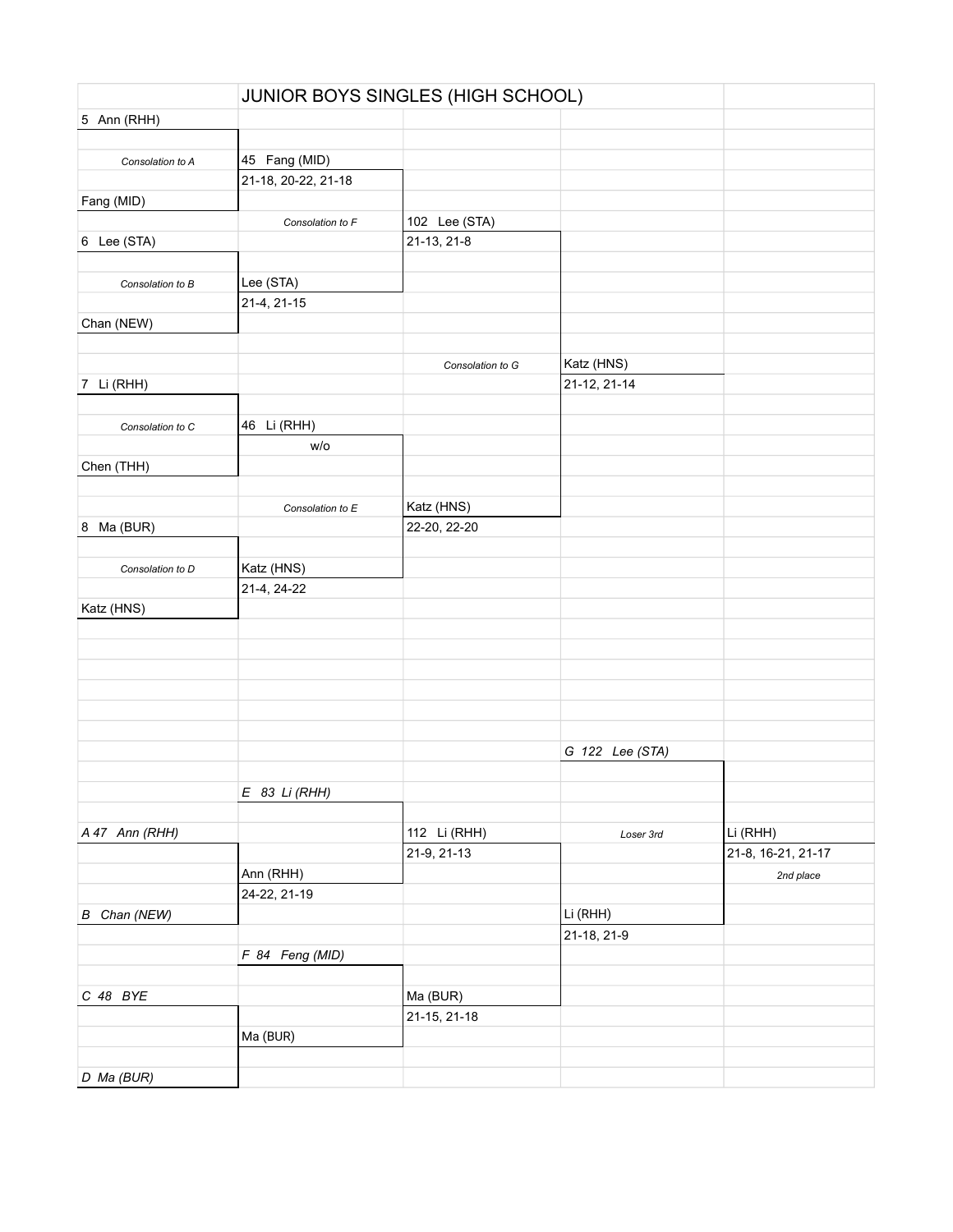|                     | JUNIOR GIRLS SINGLES (OPEN) |                  |                   |                     |
|---------------------|-----------------------------|------------------|-------------------|---------------------|
| 9 Zhao (PET)        |                             |                  |                   |                     |
|                     |                             |                  |                   |                     |
| Consolation to A    | 49 Zhao (PET)               |                  |                   |                     |
|                     | 21-4, 21-4                  |                  |                   |                     |
| Zhao (HNS)          |                             |                  |                   |                     |
|                     | Consolation to F            | 103 Zhao (PET)   |                   |                     |
| 10 Qian (RHH)       |                             | 21-12, 21-8      |                   |                     |
|                     |                             |                  |                   |                     |
| Consolation to B    | Qian (RHH)                  |                  |                   |                     |
|                     | 21-10, 21-12                |                  |                   |                     |
| Wong (UHS)          |                             |                  |                   |                     |
|                     |                             |                  |                   |                     |
|                     |                             | Consolation to G | Zhao (PET)        |                     |
| 11 Zhang (BUR)      |                             |                  | 21-13, 21-11      |                     |
|                     |                             |                  |                   |                     |
| Consolation to C    | 50 Zhang (BUR)              |                  |                   |                     |
|                     | 21-2, 21-3                  |                  |                   |                     |
| Le Quere (GWW)      |                             |                  |                   |                     |
|                     |                             |                  |                   |                     |
|                     | Consolation to E            | Zhang (BUR)      |                   |                     |
| 12 Liu (BAY)        |                             | 21-18, 21-13     |                   |                     |
|                     |                             |                  |                   |                     |
| Consolation to D    | Sy (STR)                    |                  |                   |                     |
|                     |                             |                  |                   |                     |
| Sy (STR)            |                             |                  |                   |                     |
|                     |                             |                  |                   |                     |
|                     |                             |                  |                   |                     |
|                     |                             |                  |                   |                     |
|                     |                             |                  |                   |                     |
|                     |                             |                  |                   |                     |
|                     |                             |                  |                   |                     |
|                     |                             |                  | G 123 Zhang (BUR) |                     |
|                     |                             |                  |                   |                     |
|                     | $E$ 85 Sy (STR)             |                  |                   |                     |
| A 51 Zhao (HNS)     |                             | 113 Wong (UHS)   |                   | Qian (RHH)          |
|                     |                             | W/O              | Loser 3rd         | 21-17, 11-21, 21-17 |
|                     | Wong (UHS)                  |                  |                   |                     |
|                     | 21-5, 21-5                  |                  |                   | 2nd place           |
| Wong (UHS)<br>В     |                             |                  | Qian (RHH)        |                     |
|                     |                             |                  | 21-12, 21-18      |                     |
|                     | F 86 Qian (RHH)             |                  |                   |                     |
|                     |                             |                  |                   |                     |
| C 52 Le Quere (GWW) |                             | Qian (RHH)       |                   |                     |
|                     |                             | 21-4, 21-4       |                   |                     |
|                     | Le Quere (GWW)              |                  |                   |                     |
|                     |                             |                  |                   |                     |
| D BYE               |                             |                  |                   |                     |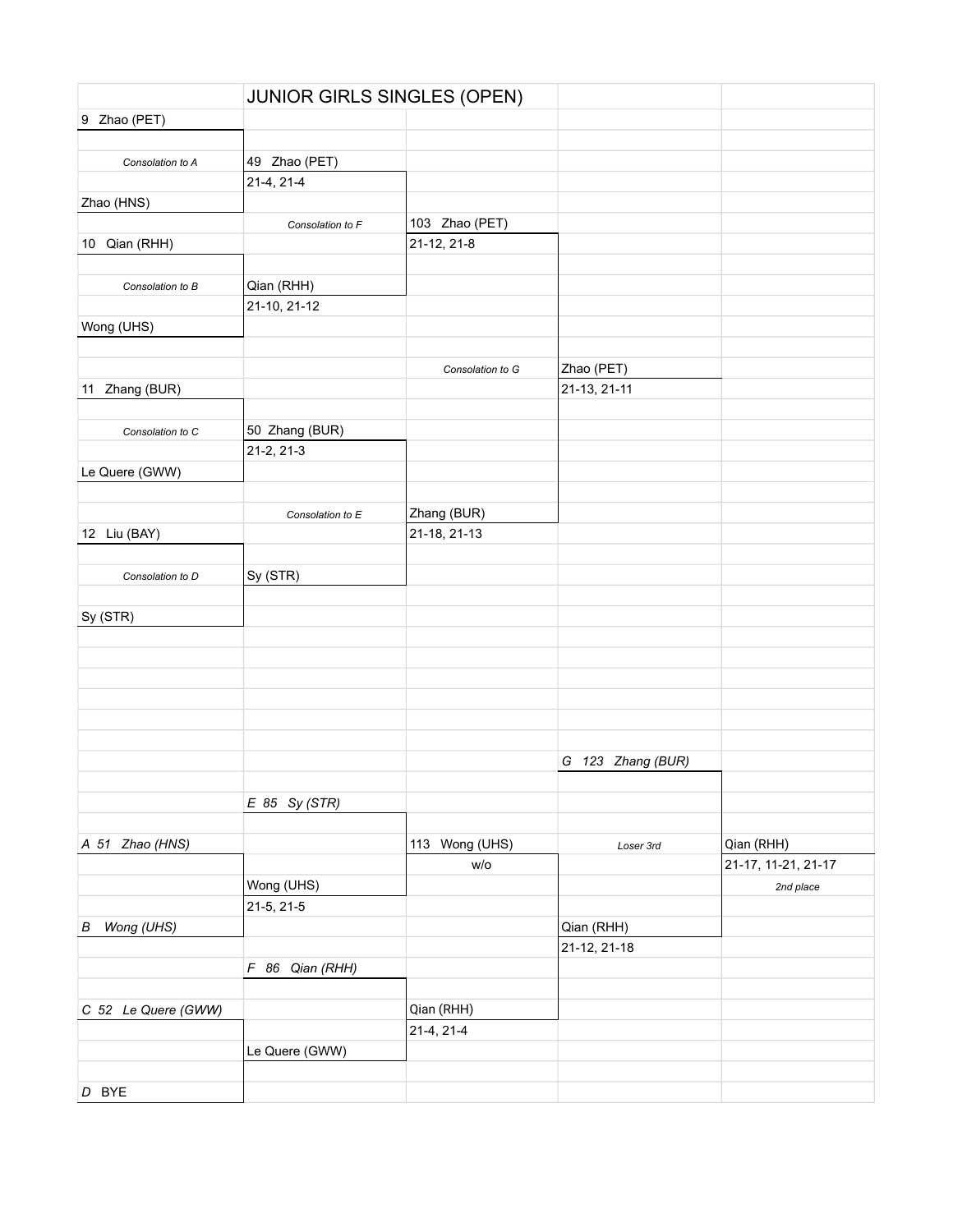|                  |                     | JUNIOR GIRLS SINGLES (HIGH SCHOOL) |                    |                     |
|------------------|---------------------|------------------------------------|--------------------|---------------------|
| 13 Tian (RHH)    |                     |                                    |                    |                     |
|                  |                     |                                    |                    |                     |
| Consolation to A | 53 Tian (RHH)       |                                    |                    |                     |
|                  | 21-4, 21-3          |                                    |                    |                     |
| Meng (THH)       |                     |                                    |                    |                     |
|                  | Consolation to F    | 104 Tian (RHH)                     |                    |                     |
| 14 Kongara (RHH) |                     | 15-21, 21-15, 21-10                |                    |                     |
|                  |                     |                                    |                    |                     |
| Consolation to B | Kongara (RHH)       |                                    |                    |                     |
|                  | W/O                 |                                    |                    |                     |
| Chen (MIL)       |                     |                                    |                    |                     |
| (not attending)  |                     |                                    |                    |                     |
|                  |                     | Consolation to G                   | Sydie (DEN)        |                     |
| 15 Sydie (DEN)   |                     |                                    | 23-21, 9-21, 21-17 |                     |
|                  |                     |                                    |                    |                     |
|                  | 54 Sydie (DEN)      |                                    |                    |                     |
| Consolation to C | 21-12, 21-8         |                                    |                    |                     |
|                  |                     |                                    |                    |                     |
| Li (HUR)         |                     |                                    |                    |                     |
|                  |                     |                                    |                    |                     |
|                  | Consolation to E    | Sydie (DEN)                        |                    |                     |
| 16 Won (PET)     |                     | 21-9, 21-15                        |                    |                     |
|                  |                     |                                    |                    |                     |
| Consolation to D | Shvarts (HNS)       |                                    |                    |                     |
|                  | 23-21, 22-20        |                                    |                    |                     |
| Shvarts (HNS)    |                     |                                    |                    |                     |
|                  |                     |                                    |                    |                     |
|                  |                     |                                    |                    |                     |
|                  |                     |                                    |                    |                     |
|                  |                     |                                    |                    |                     |
|                  |                     |                                    |                    |                     |
|                  |                     |                                    |                    |                     |
|                  |                     |                                    | G 124 Tian (RHH)   |                     |
|                  |                     |                                    |                    |                     |
|                  | E 87 Shvarts (HNS)  |                                    |                    |                     |
|                  |                     |                                    |                    |                     |
| A 55 Meng (THH)  |                     | 114 Shvarts (HNS)                  | Loser 3rd          | Tian (RHH)          |
|                  |                     | 21-16, 21-19                       |                    | 19-21, 21-11, 21-13 |
|                  | Meng (THH)          |                                    |                    | 2nd place           |
|                  |                     |                                    |                    |                     |
| <b>B</b> BYE     |                     |                                    | Kongara (RHH)      |                     |
|                  |                     |                                    | 21-13, 21-18       |                     |
|                  | F 88 Kongara (RHH)  |                                    |                    |                     |
|                  |                     |                                    |                    |                     |
| C 56 Li (HUR)    |                     | Kongara (RHH)                      |                    |                     |
|                  |                     | 21-9, 21-12                        |                    |                     |
|                  | Won (PET)           |                                    |                    |                     |
|                  |                     |                                    |                    |                     |
|                  | 12-21, 21-19, 21-19 |                                    |                    |                     |
| D Won (PET)      |                     |                                    |                    |                     |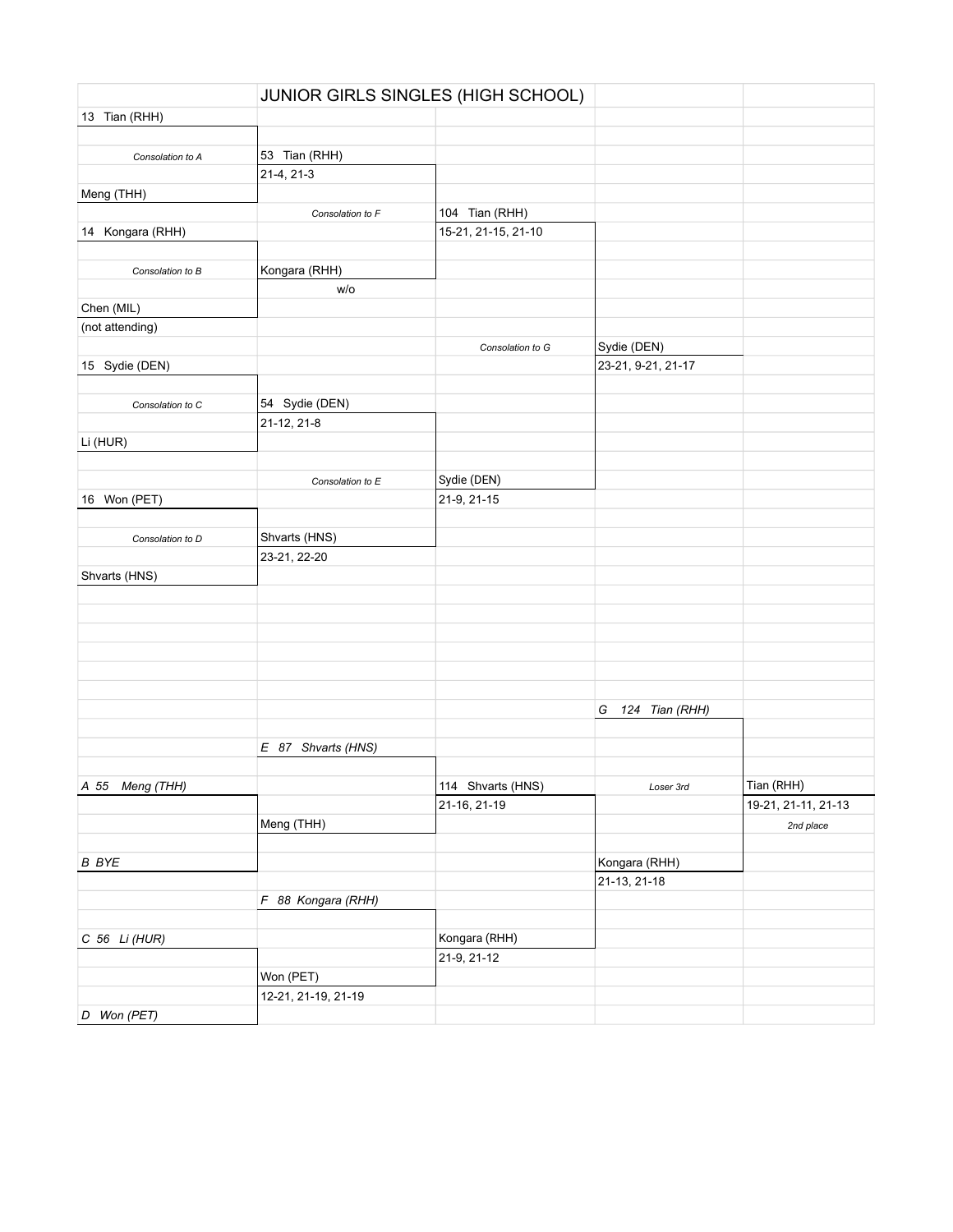|                           | JUNIOR BOYS DOUBLES (OPEN)  |                            |                         |                        |
|---------------------------|-----------------------------|----------------------------|-------------------------|------------------------|
| 17 Usharov/Rajeevan (STA) |                             |                            |                         |                        |
|                           |                             |                            |                         |                        |
| Consolation to A          | 57 Usharov/Rajeevan (STA)   |                            |                         |                        |
|                           | 21-6, 21-7                  |                            |                         |                        |
| Li/Zeng (NEW)             |                             |                            |                         |                        |
|                           | Consolation to F            | 105 Usharov/Rajeevan (STA) |                         |                        |
| 18 Liang/Zhou (BAY)       |                             | 21-17, 21-11               |                         |                        |
|                           |                             |                            |                         |                        |
| Consolation to B          | Balachandran/Xue (MIL)      |                            |                         |                        |
|                           | 21-16, 21-11                |                            |                         |                        |
| Balachandran/Xue (MIL)    |                             |                            |                         |                        |
|                           |                             |                            |                         |                        |
|                           |                             | Consolation to G           | Usharov/Rajeevan (STA)  |                        |
| 19 Tai/Tse (STA)          |                             |                            | 21-11, 21-12            |                        |
|                           |                             |                            |                         |                        |
| Consolation to C          | 58 Tai/Tse (STA)            |                            |                         |                        |
|                           | 21-14, 21-9                 |                            |                         |                        |
| Dong/Ng (WES)             |                             |                            |                         |                        |
|                           |                             |                            |                         |                        |
|                           | Consolation to E            | Jiang/Leung (STR)          |                         |                        |
| 20 Yew/Liem (STL)         |                             | 21-17, 21-8                |                         |                        |
|                           |                             |                            |                         |                        |
| Consolation to D          | Jiang/Leung (STR)           |                            |                         |                        |
|                           |                             |                            |                         |                        |
| Jiang/Leung (STR)         |                             |                            |                         |                        |
|                           |                             |                            |                         |                        |
|                           |                             |                            |                         |                        |
|                           |                             |                            |                         |                        |
|                           |                             |                            |                         |                        |
|                           |                             |                            |                         |                        |
|                           |                             |                            | G 125 Jiang/Leung (STR) |                        |
|                           |                             |                            |                         |                        |
|                           |                             |                            |                         |                        |
|                           | E 89 Tai/Tse (STA)          |                            |                         |                        |
| A 59 Li/Zheng (NEW)       |                             | 115 Liang/Zhou (BAY)       | Loser 3rd               | Balachandran/Xue (MIL) |
|                           |                             | 21-17, 21-10               |                         | 21-18, 21-12           |
|                           | Liang/Zhou (BAY)            |                            |                         | 2nd place              |
|                           | 21-7, 21-10                 |                            |                         |                        |
| B Liang/Zhou (BAY)        |                             |                            | Balachandran/Xue (MIL)  |                        |
|                           |                             |                            | 21-16, 23-21            |                        |
|                           | F 90 Balachandran/Xue (MIL) |                            |                         |                        |
|                           |                             |                            |                         |                        |
| C 60 Deng/Ng (WES)        |                             | Balachandran/Xue (MIL)     |                         |                        |
|                           |                             | 21-6, 21-3                 |                         |                        |
|                           | Deng/Ng (WES)               |                            |                         |                        |
|                           |                             |                            |                         |                        |
| D BYE                     |                             |                            |                         |                        |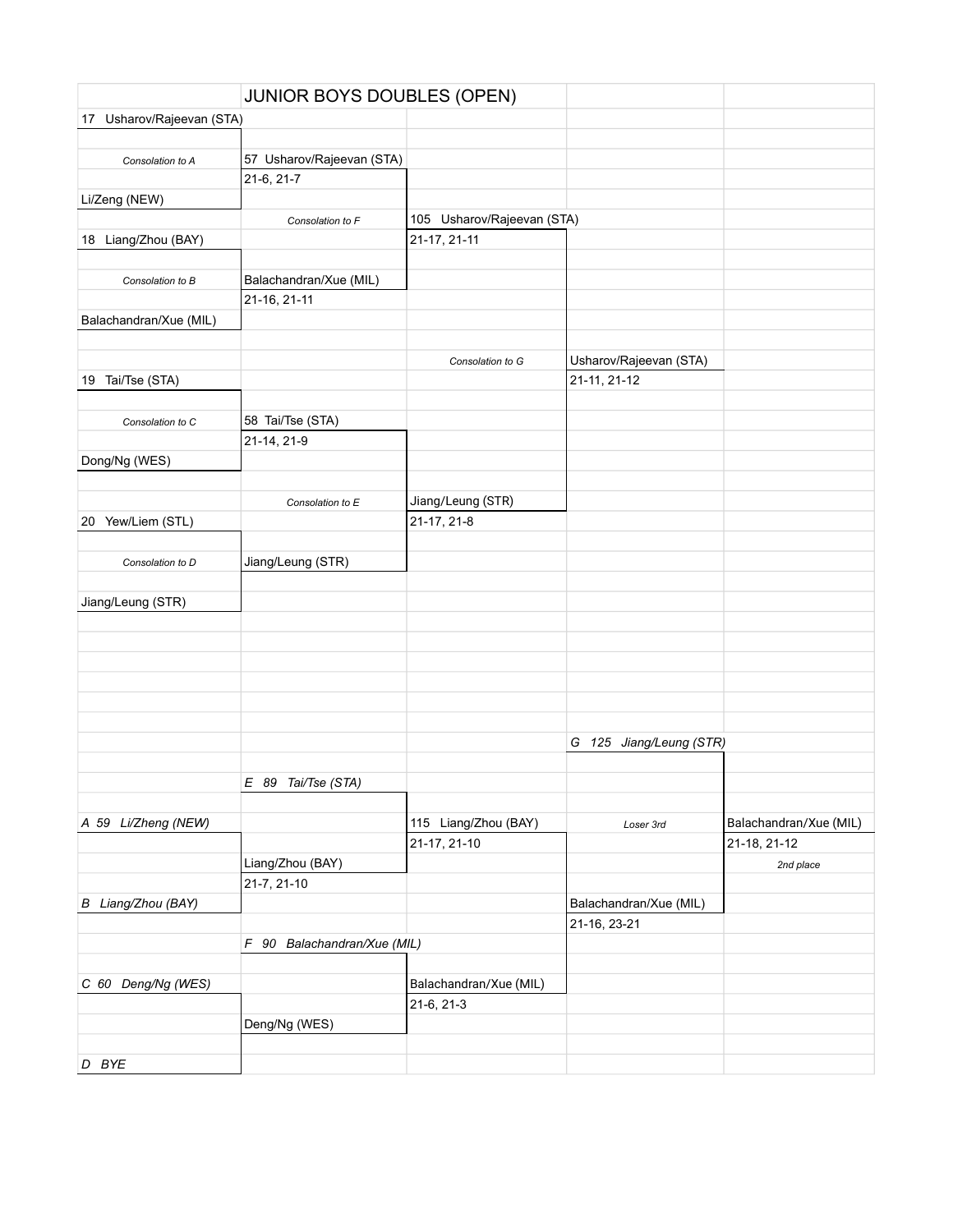|                               | JUNIOR BOYS DOUBLES (HIGH SCHOOL) |                     |                       |                     |
|-------------------------------|-----------------------------------|---------------------|-----------------------|---------------------|
| 21 Chun/Song (RHH)            |                                   |                     |                       |                     |
|                               |                                   |                     |                       |                     |
| Consolation to A              | 61 Chun/Song (RHH)                |                     |                       |                     |
|                               | 21-15, 21-16                      |                     |                       |                     |
| Vincent/Ratnagopal (MID)      |                                   |                     |                       |                     |
|                               | Consolation to F                  | 106 Chun/Song (RHH) |                       |                     |
| 22 Tian/Fu (PET)              |                                   | 7-21, 21-13, 21-19  |                       |                     |
|                               |                                   |                     |                       |                     |
| Consolation to B              | Barnard/Bower (HUR)               |                     |                       |                     |
|                               | 21-10, 21-7                       |                     |                       |                     |
| Barnard/Bower (HUR)           |                                   |                     |                       |                     |
|                               |                                   |                     |                       |                     |
|                               |                                   | Consolation to G    | Liu/Teh (MIL)         |                     |
| 23 Wong/Hua (STA)             |                                   |                     | 21-9, 20-22, 21-10    |                     |
|                               |                                   |                     |                       |                     |
| Consolation to C              | 62 Wong/Hua (STA)                 |                     |                       |                     |
|                               | 17-21, 21-15, 21-19               |                     |                       |                     |
| Prakesh/Karim (GWW)           |                                   |                     |                       |                     |
|                               |                                   |                     |                       |                     |
|                               |                                   | Liu/Teh (MIL)       |                       |                     |
| 24 Zhang/Kongara (RHH)        | Consolation to E                  | 21-19, 21-19        |                       |                     |
|                               |                                   |                     |                       |                     |
|                               | Liu/Teh (MIL)                     |                     |                       |                     |
| Consolation to D              | 21-13, 21-19                      |                     |                       |                     |
|                               |                                   |                     |                       |                     |
| Liu/Teh (MIL)                 |                                   |                     |                       |                     |
|                               |                                   |                     |                       |                     |
|                               |                                   |                     |                       |                     |
|                               |                                   |                     |                       |                     |
|                               |                                   |                     |                       |                     |
|                               |                                   |                     |                       |                     |
|                               |                                   |                     |                       |                     |
|                               |                                   |                     | G 126 Chun/Song (RHH) |                     |
|                               |                                   |                     |                       |                     |
|                               | E 91 Wong/Hua (STA)               |                     |                       |                     |
|                               |                                   |                     |                       |                     |
| A 63 Vincent/Ratnagopal (MID) |                                   | 116 Wong/Hua (STA)  | Loser 3rd             | Barnard/Bower (HUR) |
|                               |                                   | 21-9, 21-10         |                       | 21-11, 21-15        |
|                               | Vincent/Ratnagopal (MID)          |                     |                       | 2nd place           |
|                               | 16-21, 21-18, 21-12               |                     |                       |                     |
| B Tian/Fu (PET)               |                                   |                     | Barnard/Bower (HUR)   |                     |
|                               |                                   |                     | 19-21, 21-7, 24-22    |                     |
|                               | F 92 Barnard/Bower (HUR)          |                     |                       |                     |
|                               |                                   |                     |                       |                     |
| C 64 Prakesh/Karim (GWW)      |                                   | Barnard/Bower (HUR) |                       |                     |
|                               |                                   | 21-11, 21-10        |                       |                     |
|                               | Prakesh/Karim (GWW)               |                     |                       |                     |
|                               | 22-20, 17-21, 21-16               |                     |                       |                     |
| D Zhang/Kongara (RHH)         |                                   |                     |                       |                     |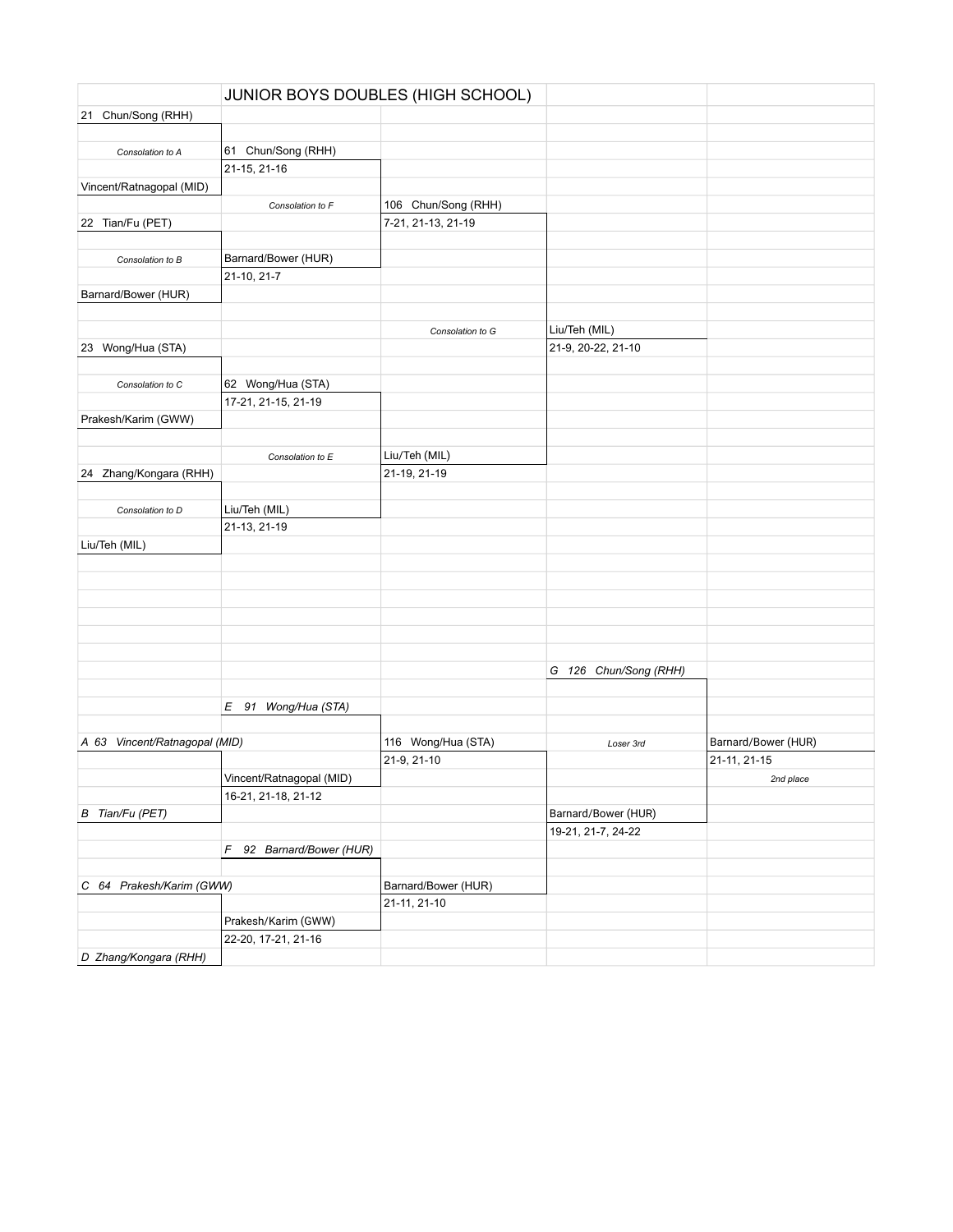|                      | JUNIOR GIRLS DOUBLES (OPEN)     |                     |                    |              |
|----------------------|---------------------------------|---------------------|--------------------|--------------|
| 25 Wang/Li (STL)     |                                 |                     |                    |              |
|                      |                                 |                     |                    |              |
| Consolation to A     | 65 Wang/Li (STL)                |                     |                    |              |
|                      | w/o                             |                     |                    |              |
| Chow/Benchimol (LEW) |                                 |                     |                    |              |
|                      | Consolation to F                | 107 Wang/Li (STL)   |                    |              |
| 26 Zhao/Jia (PET)    |                                 | 21-15, 21-13        |                    |              |
|                      |                                 |                     |                    |              |
| Consolation to B     | Wang/Kang (STR)                 |                     |                    |              |
|                      | 21-16, 21-11                    |                     |                    |              |
| Wang/Kang (STR)      |                                 |                     |                    |              |
|                      |                                 |                     |                    |              |
|                      |                                 | Consolation to G    | Wang/Li (STL)      |              |
| 27 Pan/Huang (PET)   |                                 |                     | 21-14, 21-18       |              |
|                      |                                 |                     |                    |              |
| Consolation to C     | 66 Pan/Huang (PET)              |                     |                    |              |
|                      | 21-11, 21-5                     |                     |                    |              |
| Wang/Li (GWW)        |                                 |                     |                    |              |
|                      |                                 |                     |                    |              |
|                      | Consolation to E                | Ahn/Ou (STR)        |                    |              |
| 28 Ouyang/Xu (BAY)   |                                 | 21-4, 21-9          |                    |              |
|                      |                                 |                     |                    |              |
| Consolation to D     | Ahn/Ou (STR)                    |                     |                    |              |
|                      | 21-13, 21-10                    |                     |                    |              |
| Ahn/Ou (STR)         |                                 |                     |                    |              |
|                      |                                 |                     |                    |              |
|                      |                                 |                     |                    |              |
|                      |                                 |                     |                    |              |
|                      |                                 |                     |                    |              |
|                      |                                 |                     |                    |              |
|                      |                                 |                     |                    |              |
|                      |                                 |                     | G 127 Ahn/Ou (STR) |              |
|                      |                                 |                     |                    |              |
|                      | E 93 Pan/Huang (PET)            |                     |                    |              |
|                      |                                 |                     |                    |              |
| A 67 BYE             |                                 | 117 Pan/Huang (PET) | Loser 3rd          | Ahn/Ou (STR) |
|                      |                                 | 21-5, 21-10         |                    | 21-13, 21-18 |
|                      | Zhao/Jia (PET)                  |                     |                    |              |
|                      |                                 |                     |                    | 2nd place    |
| B Zhao/Jia (PET)     |                                 |                     | Wang/Kang (STR)    |              |
|                      |                                 |                     | 21-15, 22-20       |              |
|                      | F 94 Wang/Kang (STR)            |                     |                    |              |
|                      |                                 |                     |                    |              |
| C 68 Wong/Li (GWW)   |                                 | Wang/King (STR)     |                    |              |
|                      |                                 |                     |                    |              |
|                      |                                 | 21-10, 21-19        |                    |              |
|                      | Ouyang/Xu (BAY)<br>21-12, 21-15 |                     |                    |              |
| D Ouyang/Xu (BAY)    |                                 |                     |                    |              |
|                      |                                 |                     |                    |              |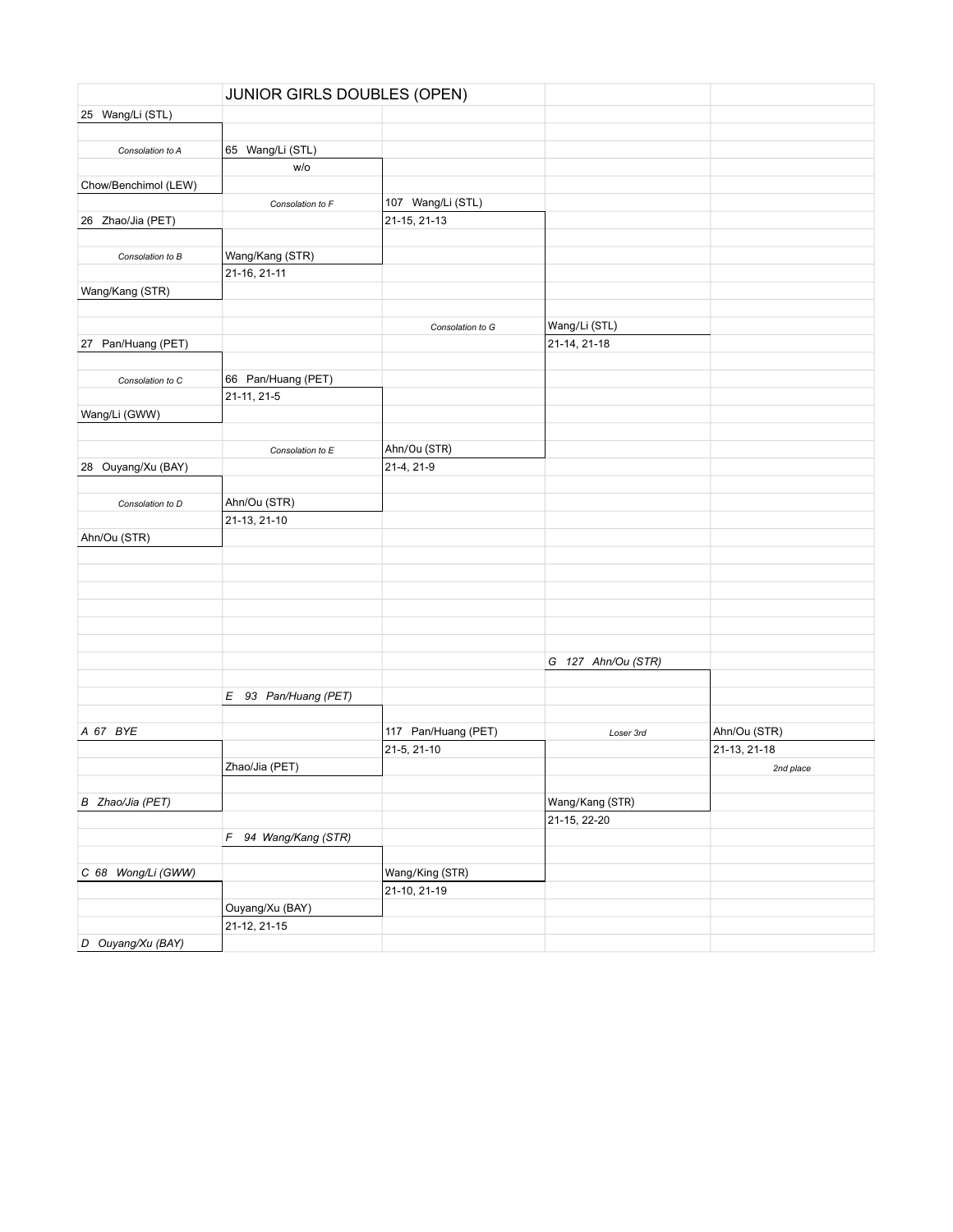| 29 Ye/Zhan (BUR)<br>69 Ye/Zhan (BUR)<br>Consolation to A<br>21-12, 21-11<br>Jeong/Choi (HNS)<br>108 Ye/Zhan (BUR)<br>Consolation to F<br>30 Chow/Jiang (BAY)<br>18-21, 21-12, 21-11<br>Chow/Jiang (BAY)<br>Consolation to B<br>19-21, 21-8, 22-20<br>Chen/Bao (NEW)<br>Ye/Zhan (BUR)<br>Consolation to G<br>21-14, 21-10<br>31 Gao/Jiang (RHH)<br>70 Gao/Jiang (RHH)<br>Consolation to C<br>$21-3, 21-4$<br>Cohen/Weisbrod (LEW)<br>Yang/Huang (STR)<br>Consolation to E<br>32 Chan/Wu (PET)<br>21-18, 21-16<br>Yang/Huang (STR)<br>Consolation to D<br>21-19, 21-17<br>Yang/Huang (STR)<br>128 Yang/Huang (STR)<br>G<br>E 95 Gao/Jiang (RHH)<br>A 71 Jeong/Choi (HNS)<br>118 Gao/Jiang (RHH)<br>Gao/Jiang (RHH)<br>Loser 3rd<br>21-10, 21-17<br>21-15, 21-15<br>Jeong/Choi (HNS)<br>2nd place<br>20-22, 24-22, 21-15<br>Gao/Jiang (RHH)<br>B Chen/Bao (NEW)<br>17-21, 21-17, 21-14<br>F 96 Chow/Jiang (BAY)<br>C 72 Cohen/Weisbrod (LEW)<br>Chow/Jiang (BAY)<br>21-14, 21-10<br>Chan/Wu (PET)<br>21-19, 21-19 |                 | JUNIOR GIRLS DOUBLES (HIGH SCHOOL) |  |
|----------------------------------------------------------------------------------------------------------------------------------------------------------------------------------------------------------------------------------------------------------------------------------------------------------------------------------------------------------------------------------------------------------------------------------------------------------------------------------------------------------------------------------------------------------------------------------------------------------------------------------------------------------------------------------------------------------------------------------------------------------------------------------------------------------------------------------------------------------------------------------------------------------------------------------------------------------------------------------------------------------------|-----------------|------------------------------------|--|
|                                                                                                                                                                                                                                                                                                                                                                                                                                                                                                                                                                                                                                                                                                                                                                                                                                                                                                                                                                                                                |                 |                                    |  |
|                                                                                                                                                                                                                                                                                                                                                                                                                                                                                                                                                                                                                                                                                                                                                                                                                                                                                                                                                                                                                |                 |                                    |  |
|                                                                                                                                                                                                                                                                                                                                                                                                                                                                                                                                                                                                                                                                                                                                                                                                                                                                                                                                                                                                                |                 |                                    |  |
|                                                                                                                                                                                                                                                                                                                                                                                                                                                                                                                                                                                                                                                                                                                                                                                                                                                                                                                                                                                                                |                 |                                    |  |
|                                                                                                                                                                                                                                                                                                                                                                                                                                                                                                                                                                                                                                                                                                                                                                                                                                                                                                                                                                                                                |                 |                                    |  |
|                                                                                                                                                                                                                                                                                                                                                                                                                                                                                                                                                                                                                                                                                                                                                                                                                                                                                                                                                                                                                |                 |                                    |  |
|                                                                                                                                                                                                                                                                                                                                                                                                                                                                                                                                                                                                                                                                                                                                                                                                                                                                                                                                                                                                                |                 |                                    |  |
|                                                                                                                                                                                                                                                                                                                                                                                                                                                                                                                                                                                                                                                                                                                                                                                                                                                                                                                                                                                                                |                 |                                    |  |
|                                                                                                                                                                                                                                                                                                                                                                                                                                                                                                                                                                                                                                                                                                                                                                                                                                                                                                                                                                                                                |                 |                                    |  |
|                                                                                                                                                                                                                                                                                                                                                                                                                                                                                                                                                                                                                                                                                                                                                                                                                                                                                                                                                                                                                |                 |                                    |  |
|                                                                                                                                                                                                                                                                                                                                                                                                                                                                                                                                                                                                                                                                                                                                                                                                                                                                                                                                                                                                                |                 |                                    |  |
|                                                                                                                                                                                                                                                                                                                                                                                                                                                                                                                                                                                                                                                                                                                                                                                                                                                                                                                                                                                                                |                 |                                    |  |
|                                                                                                                                                                                                                                                                                                                                                                                                                                                                                                                                                                                                                                                                                                                                                                                                                                                                                                                                                                                                                |                 |                                    |  |
|                                                                                                                                                                                                                                                                                                                                                                                                                                                                                                                                                                                                                                                                                                                                                                                                                                                                                                                                                                                                                |                 |                                    |  |
|                                                                                                                                                                                                                                                                                                                                                                                                                                                                                                                                                                                                                                                                                                                                                                                                                                                                                                                                                                                                                |                 |                                    |  |
|                                                                                                                                                                                                                                                                                                                                                                                                                                                                                                                                                                                                                                                                                                                                                                                                                                                                                                                                                                                                                |                 |                                    |  |
|                                                                                                                                                                                                                                                                                                                                                                                                                                                                                                                                                                                                                                                                                                                                                                                                                                                                                                                                                                                                                |                 |                                    |  |
|                                                                                                                                                                                                                                                                                                                                                                                                                                                                                                                                                                                                                                                                                                                                                                                                                                                                                                                                                                                                                |                 |                                    |  |
|                                                                                                                                                                                                                                                                                                                                                                                                                                                                                                                                                                                                                                                                                                                                                                                                                                                                                                                                                                                                                |                 |                                    |  |
|                                                                                                                                                                                                                                                                                                                                                                                                                                                                                                                                                                                                                                                                                                                                                                                                                                                                                                                                                                                                                |                 |                                    |  |
|                                                                                                                                                                                                                                                                                                                                                                                                                                                                                                                                                                                                                                                                                                                                                                                                                                                                                                                                                                                                                |                 |                                    |  |
|                                                                                                                                                                                                                                                                                                                                                                                                                                                                                                                                                                                                                                                                                                                                                                                                                                                                                                                                                                                                                |                 |                                    |  |
|                                                                                                                                                                                                                                                                                                                                                                                                                                                                                                                                                                                                                                                                                                                                                                                                                                                                                                                                                                                                                |                 |                                    |  |
|                                                                                                                                                                                                                                                                                                                                                                                                                                                                                                                                                                                                                                                                                                                                                                                                                                                                                                                                                                                                                |                 |                                    |  |
|                                                                                                                                                                                                                                                                                                                                                                                                                                                                                                                                                                                                                                                                                                                                                                                                                                                                                                                                                                                                                |                 |                                    |  |
|                                                                                                                                                                                                                                                                                                                                                                                                                                                                                                                                                                                                                                                                                                                                                                                                                                                                                                                                                                                                                |                 |                                    |  |
|                                                                                                                                                                                                                                                                                                                                                                                                                                                                                                                                                                                                                                                                                                                                                                                                                                                                                                                                                                                                                |                 |                                    |  |
|                                                                                                                                                                                                                                                                                                                                                                                                                                                                                                                                                                                                                                                                                                                                                                                                                                                                                                                                                                                                                |                 |                                    |  |
|                                                                                                                                                                                                                                                                                                                                                                                                                                                                                                                                                                                                                                                                                                                                                                                                                                                                                                                                                                                                                |                 |                                    |  |
|                                                                                                                                                                                                                                                                                                                                                                                                                                                                                                                                                                                                                                                                                                                                                                                                                                                                                                                                                                                                                |                 |                                    |  |
|                                                                                                                                                                                                                                                                                                                                                                                                                                                                                                                                                                                                                                                                                                                                                                                                                                                                                                                                                                                                                |                 |                                    |  |
|                                                                                                                                                                                                                                                                                                                                                                                                                                                                                                                                                                                                                                                                                                                                                                                                                                                                                                                                                                                                                |                 |                                    |  |
|                                                                                                                                                                                                                                                                                                                                                                                                                                                                                                                                                                                                                                                                                                                                                                                                                                                                                                                                                                                                                |                 |                                    |  |
|                                                                                                                                                                                                                                                                                                                                                                                                                                                                                                                                                                                                                                                                                                                                                                                                                                                                                                                                                                                                                |                 |                                    |  |
|                                                                                                                                                                                                                                                                                                                                                                                                                                                                                                                                                                                                                                                                                                                                                                                                                                                                                                                                                                                                                |                 |                                    |  |
|                                                                                                                                                                                                                                                                                                                                                                                                                                                                                                                                                                                                                                                                                                                                                                                                                                                                                                                                                                                                                |                 |                                    |  |
|                                                                                                                                                                                                                                                                                                                                                                                                                                                                                                                                                                                                                                                                                                                                                                                                                                                                                                                                                                                                                |                 |                                    |  |
|                                                                                                                                                                                                                                                                                                                                                                                                                                                                                                                                                                                                                                                                                                                                                                                                                                                                                                                                                                                                                |                 |                                    |  |
|                                                                                                                                                                                                                                                                                                                                                                                                                                                                                                                                                                                                                                                                                                                                                                                                                                                                                                                                                                                                                |                 |                                    |  |
|                                                                                                                                                                                                                                                                                                                                                                                                                                                                                                                                                                                                                                                                                                                                                                                                                                                                                                                                                                                                                |                 |                                    |  |
|                                                                                                                                                                                                                                                                                                                                                                                                                                                                                                                                                                                                                                                                                                                                                                                                                                                                                                                                                                                                                |                 |                                    |  |
|                                                                                                                                                                                                                                                                                                                                                                                                                                                                                                                                                                                                                                                                                                                                                                                                                                                                                                                                                                                                                |                 |                                    |  |
|                                                                                                                                                                                                                                                                                                                                                                                                                                                                                                                                                                                                                                                                                                                                                                                                                                                                                                                                                                                                                |                 |                                    |  |
|                                                                                                                                                                                                                                                                                                                                                                                                                                                                                                                                                                                                                                                                                                                                                                                                                                                                                                                                                                                                                |                 |                                    |  |
|                                                                                                                                                                                                                                                                                                                                                                                                                                                                                                                                                                                                                                                                                                                                                                                                                                                                                                                                                                                                                |                 |                                    |  |
|                                                                                                                                                                                                                                                                                                                                                                                                                                                                                                                                                                                                                                                                                                                                                                                                                                                                                                                                                                                                                |                 |                                    |  |
|                                                                                                                                                                                                                                                                                                                                                                                                                                                                                                                                                                                                                                                                                                                                                                                                                                                                                                                                                                                                                |                 |                                    |  |
|                                                                                                                                                                                                                                                                                                                                                                                                                                                                                                                                                                                                                                                                                                                                                                                                                                                                                                                                                                                                                |                 |                                    |  |
|                                                                                                                                                                                                                                                                                                                                                                                                                                                                                                                                                                                                                                                                                                                                                                                                                                                                                                                                                                                                                | D Chan/Wu (PET) |                                    |  |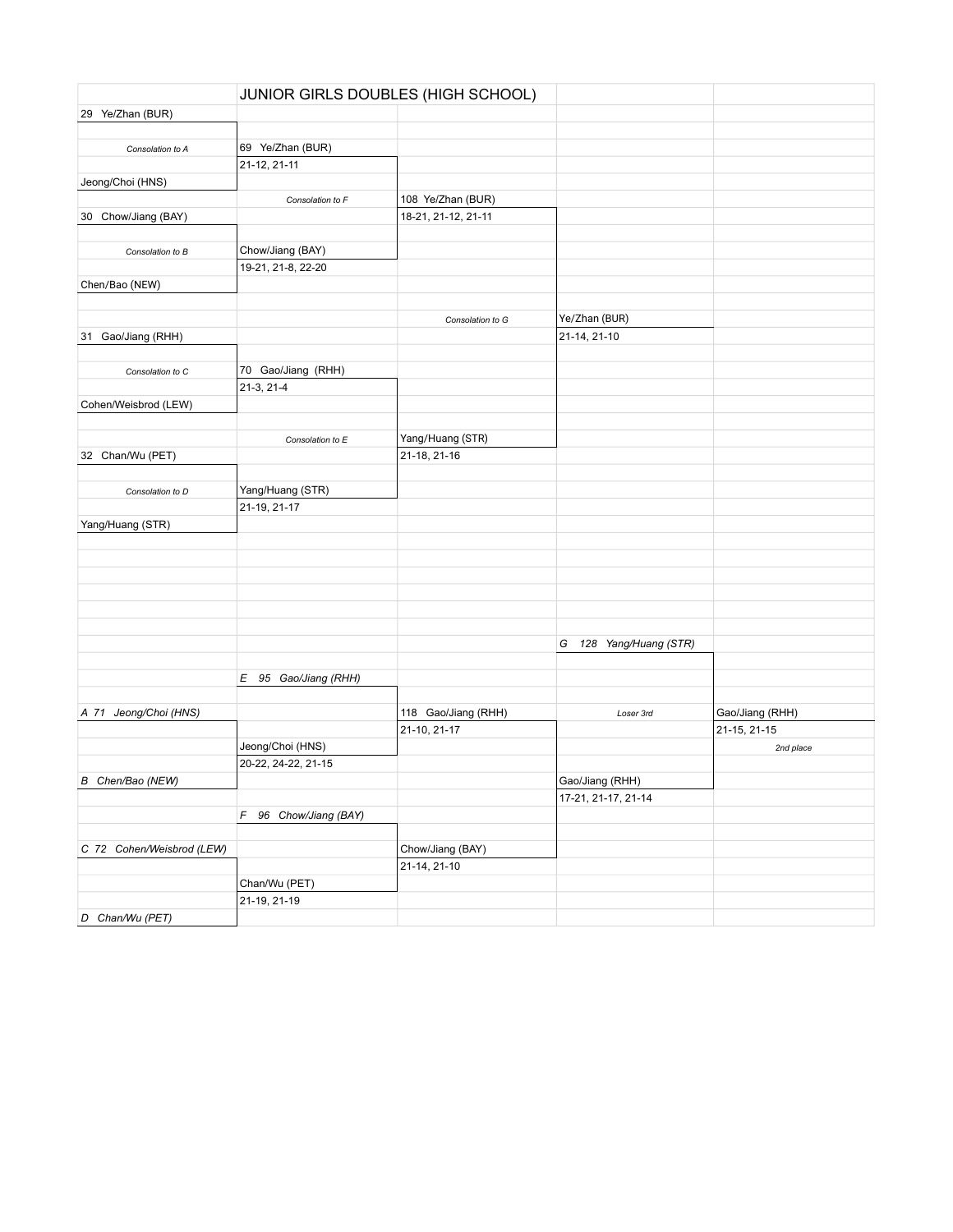|                        | JUNIOR MIXED DOUBLES (OPEN) |                     |                       |                 |
|------------------------|-----------------------------|---------------------|-----------------------|-----------------|
| 33 Yin/Jiang (BAY)     |                             |                     |                       |                 |
|                        |                             |                     |                       |                 |
| Consolation to A       | 73 Yin/Jiang (BAY)          |                     |                       |                 |
|                        | $21-1, 21-2$                |                     |                       |                 |
| Chan/Du (GWW)          |                             |                     |                       |                 |
|                        | Consolation to F            | 109 Yin/Jiang (BAY) |                       |                 |
| 34 Li/Chen (RHH)       |                             | 21-5, 21-8          |                       |                 |
|                        |                             |                     |                       |                 |
| Consolation to B       | Wei/Jiang (NEW)             |                     |                       |                 |
|                        | 21-14, 21-15                |                     |                       |                 |
| Wei/Jiang (NEW)        |                             |                     |                       |                 |
|                        |                             |                     |                       |                 |
|                        |                             | Consolation to G    | Yin/Jiang (BAY)       |                 |
| 35 Kwok/Yuen (PET)     |                             |                     | 21-6, 21-5            |                 |
|                        |                             |                     |                       |                 |
| Consolation to C       | 74 Kwok/Yuen (PET)          |                     |                       |                 |
|                        | 21-14, 21-18                |                     |                       |                 |
| Zheng/Zhong (MIL)      |                             |                     |                       |                 |
|                        |                             |                     |                       |                 |
|                        | Consolation to E            | Kwok/Yuen (PET)     |                       |                 |
| 36 Wang/Lam (PET)      |                             | 21-19, 21-16        |                       |                 |
|                        |                             |                     |                       |                 |
| Consolation to D       | Liu/Wei (MIL)               |                     |                       |                 |
|                        | 21-16, 21-13                |                     |                       |                 |
| Liu/Wei (MIL)          |                             |                     |                       |                 |
|                        |                             |                     |                       |                 |
|                        |                             |                     |                       |                 |
|                        |                             |                     |                       |                 |
|                        |                             |                     |                       |                 |
|                        |                             |                     |                       |                 |
|                        |                             |                     | G 129 Kwok/Yuen (PET) |                 |
|                        |                             |                     |                       |                 |
|                        | E 97 Liu/Wei (MIL)          |                     |                       |                 |
|                        |                             |                     |                       |                 |
| A 75 Chan/Du (GWW)     |                             | 119 Liu/Wei (MIL)   | Loser 3rd             | Kwok/Yuen (PET) |
|                        |                             | 21-15, 21-16        |                       | 21-16, 21-18    |
|                        | Li/Chen (RHH)               |                     |                       | 2nd place       |
|                        | 20-22, 21-18, 21-8          |                     |                       |                 |
| B Li/Chen (RHH)        |                             |                     | Liu/Wei (MIL)         |                 |
|                        |                             |                     | 21-17, 22-20          |                 |
|                        | F Wei/Jiang (NEW)           |                     |                       |                 |
|                        |                             |                     |                       |                 |
| C 76 Zheng/Zhang (MIL) |                             | Wei/Jiang (NEW)     |                       |                 |
|                        |                             | 21-15, 21-10        |                       |                 |
|                        | Zheng/Zhang (MIL)           |                     |                       |                 |
|                        | 17-21, 21-8, 21-14          |                     |                       |                 |
| D Wang/Lam (PET)       |                             |                     |                       |                 |